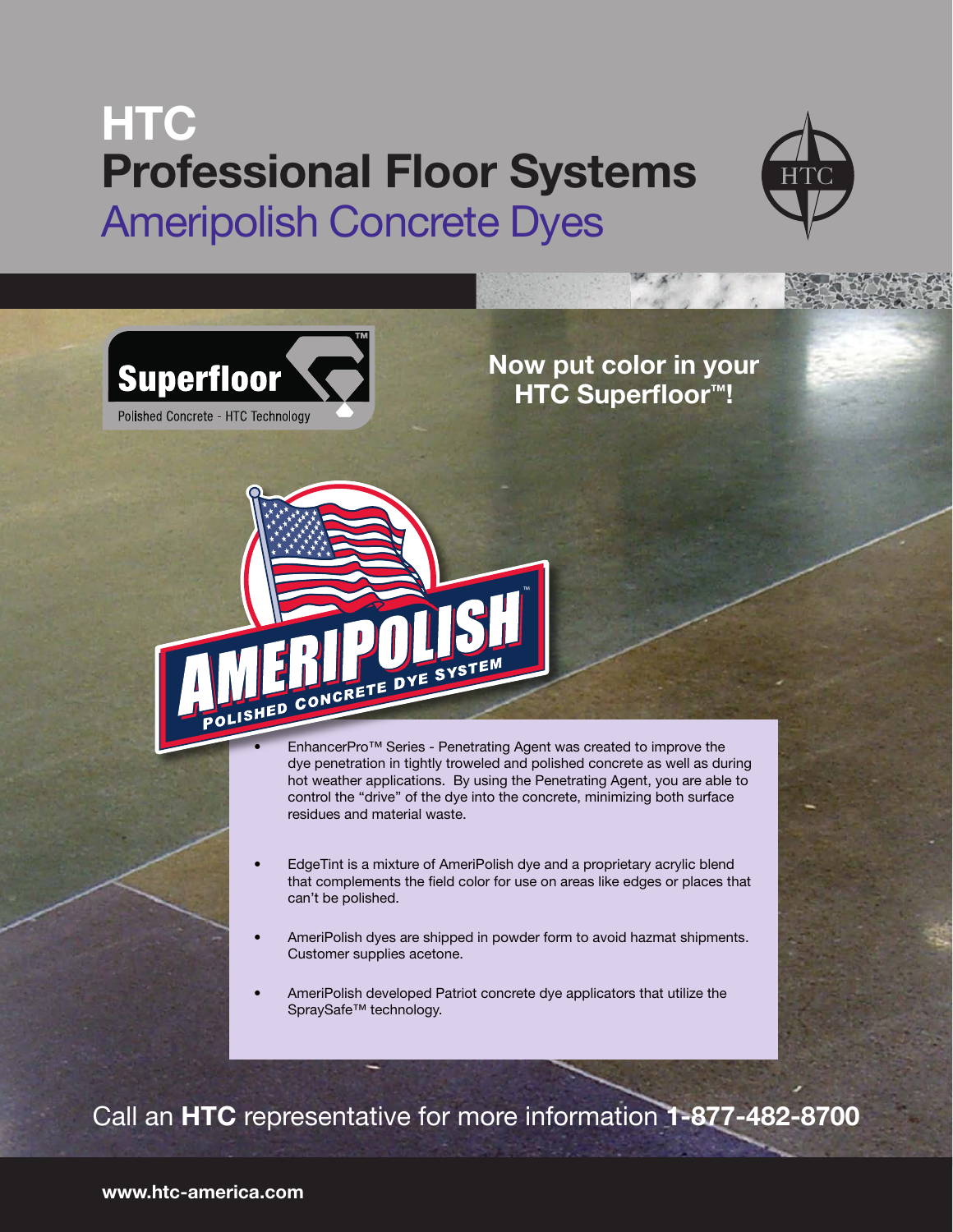

GOLD 69082 - 1 Gallon 69060 - 5 Gallon



SEPIA 69094 - 1 Gallon 69072 - 5 Gallon



RAW SIENNA 69083 - 1 Gallon 69061 - 5 Gallon

MAROON 69093 - 1 Gallon 69071 - 5 Gallon

Polished Concrete

Edge Tint



CARAMEL 69084 - 1 Gallon 69062 - 5 Gallon



**CHESTNUT** 69092 - 1 Gallon 69070 - 5 Gallon

## Concrete Dye Prices

One Gallon - \$ 65.00 Five Gallon - \$ 290.00 Sample Kits - \$ 180.00 (69126)



SLATE BLUE 69098 - 1 Gallon 69076 - 5 Gallon



SAND 69085 - 1 Gallon 69063 - 5 Gallon Polished Con Edge Tint

**CHOCOLAT** 69089 - $69067 -$ 



**BURNT** 69091 -69069 -



EGGPLANT 69095 - 1 Gallon 69073 - 5 Gallon

Polished Concrete

Edge Tint

PATRIOT BLUE 69096 - 1 Gallon 69074 - 5 Gallon



**BLA** 69103 - $69081 - 5$ 

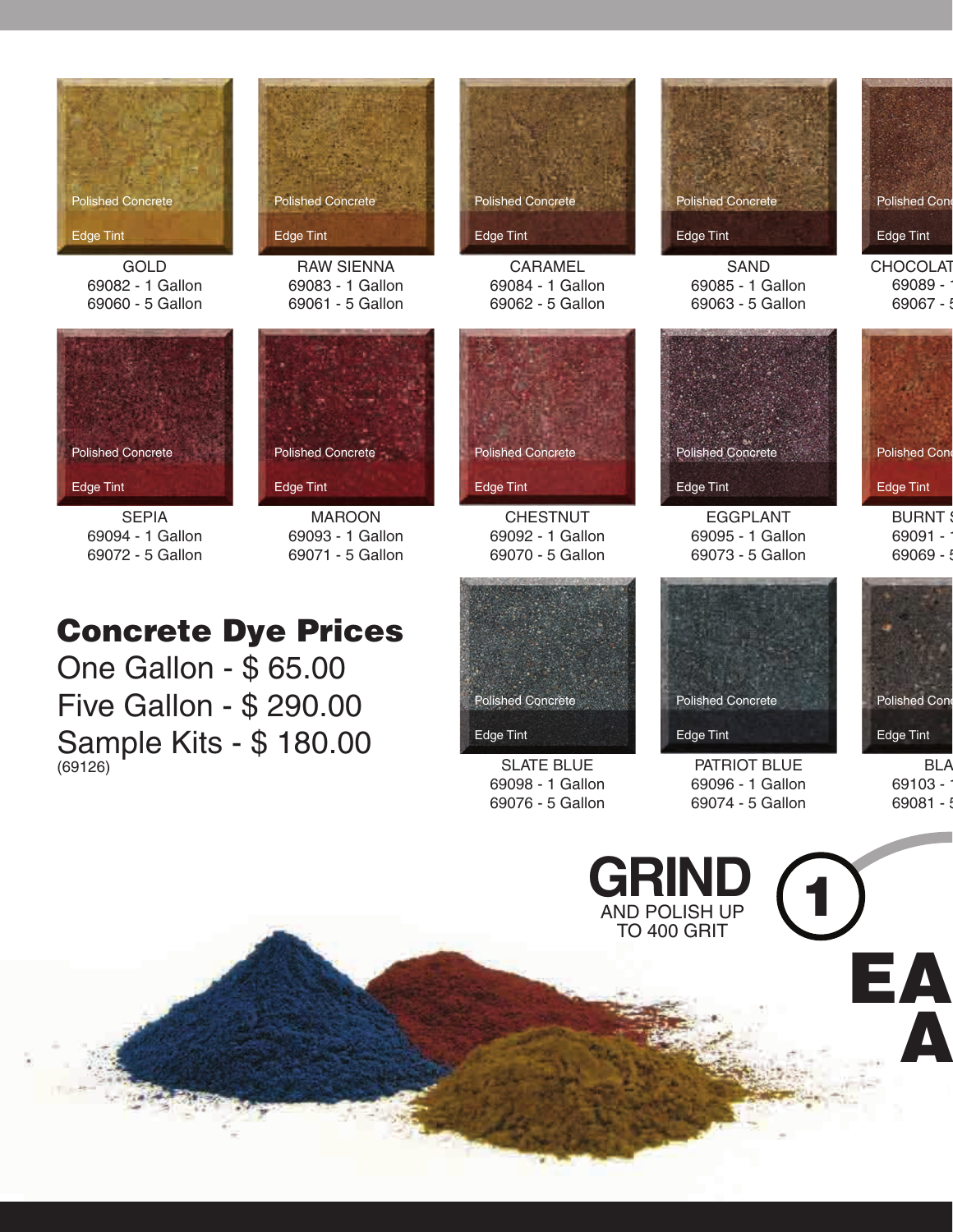

**E BROWN** 1 Gallon 5 Gallon



**SIENNA** 1 Gallon 5 Gallon



**CK** 1 Gallon 5 Gallon





TERRA COTTA 69086 - 1 Gallon 69064 - 5 Gallon



WALNUT 69090 - 1 Gallon 69068 - 5 Gallon



GREEN 69099 - 1 Gallon 69077 - 5 Gallon



MAHOGANY 69087 - 1 Gallon 69065 - 5 Gallon



FOREST GREEN 69101 - 1 Gallon 69079 - 5 Gallon

Penetrating Agent Penetrate tightly troweled

> and polished concrete 69132 - \$ 30.00

Polished Concrete Edge Tint

**TURQUOISE** 69097 - 1 Gallon 69075 - 5 Gallon

Polished Concrete

Edge Tint

MIDNIGHT BLACK 69102 - 1 Gallon 69080 - 5 Gallon



PINE GREEN 69100 - 1 Gallon 69078 - 5 Gallon

Polished Concrete

Edge Tint

GRAY 1 Part Midnight Black to 3 Parts Acetone